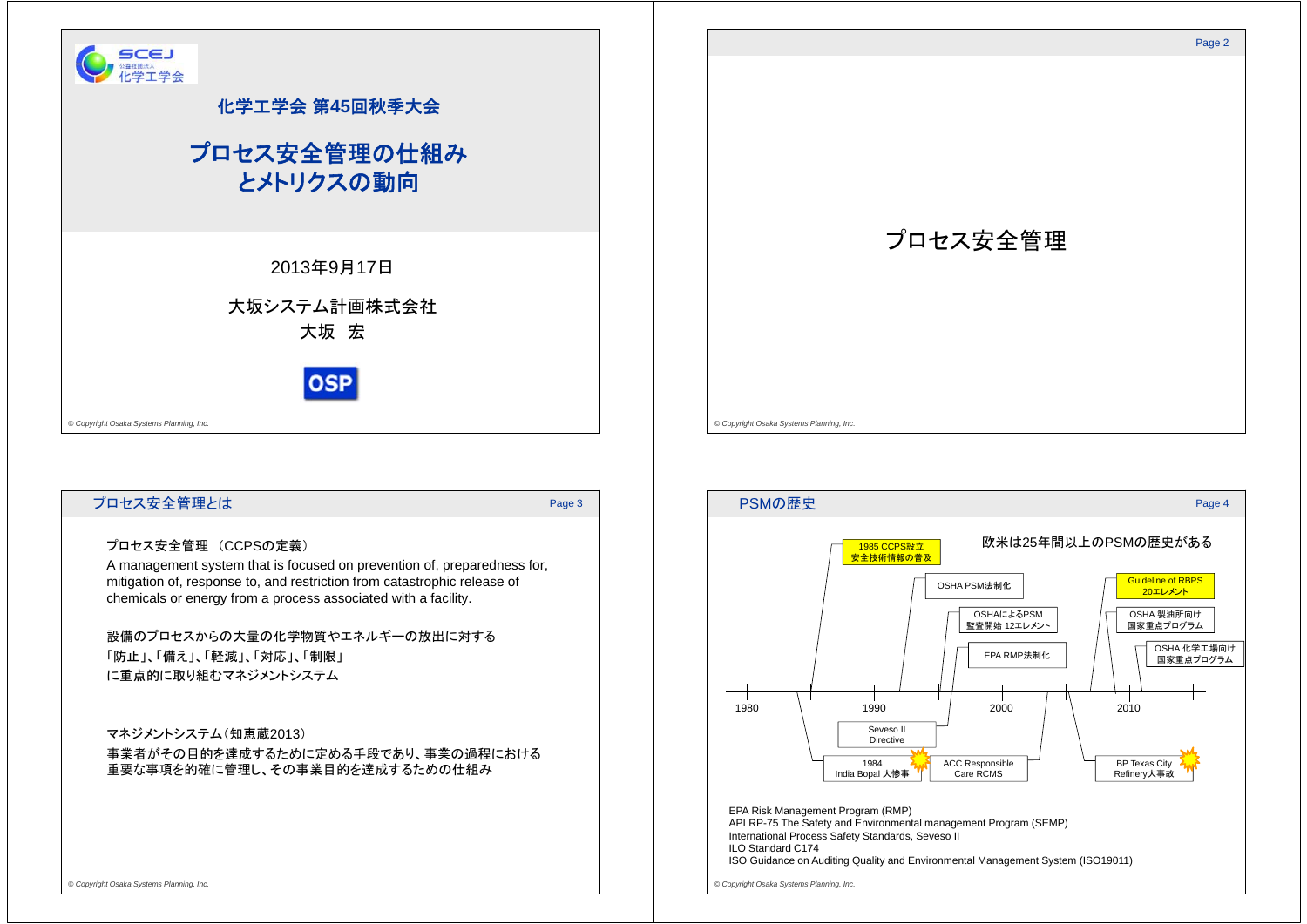# CCPSとは

### Page 5

Center for Chemical Process Safety 化学プロセス安全センター



- 企業のプロセス安全を改善する方法をリードする。
- 対象は化学、製薬、石油などのプロセス産業
- 法人会員から構成される非営利団体でAIChEの下部組織
- 会員は製造業、政府機関、コンサルタント、大学・研究機関、保険業者など

# 【設立経緯】

:

1984/12 India Bopal大惨事 1985/02 17企業がAIChEに重大事故撲滅の共同の取り組みを要請1985/03 AIChEがCCPSを設立1985/12 39企業が設立会員

#### 現在160+の企業が参加

:

100+のガイドライン等の出版物年間30+の国際会議やイベント実施

*© Copyright Osaka Systems Planning, Inc.*





- 多くの企業でPSMを導入済み
- PSMは事故のリスクを軽減し、企業業績を向上するものとして広く認識されていた。
- ただし、以下の課題を抱えていた。
	- ▶ 不適切なマネジメントシステム
	- リソース不足
	- ▶ あまり効果の出ないプロセス安全活動

## 【目的】

- 卓越したプロセス安全管理の実現
- 継続的なプロセス安全業務の改善
- 次世代のフレームワーク、リスク基準プロセス安全



*© Copyright Osaka Systems Planning, Inc.*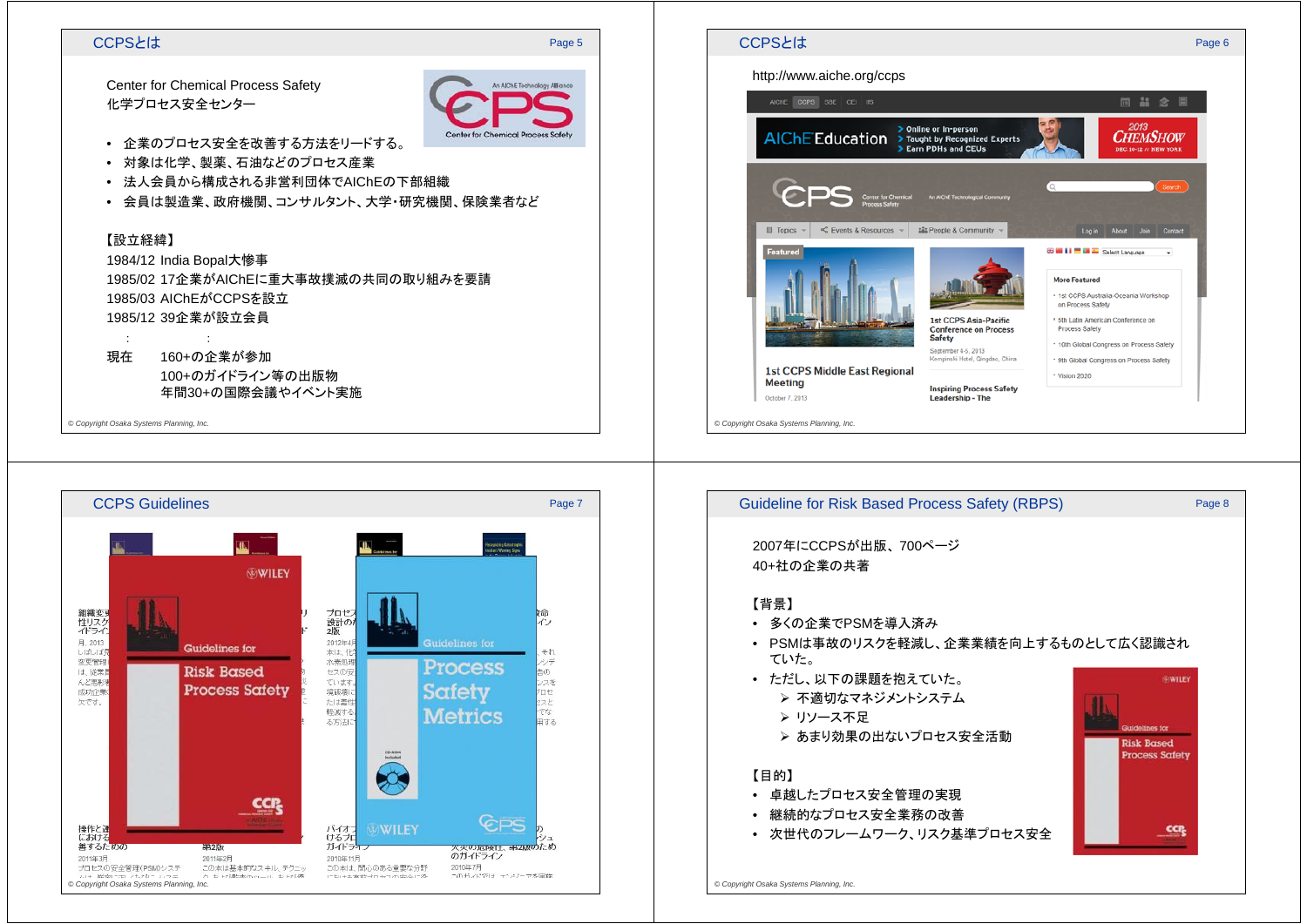

![](_page_2_Figure_1.jpeg)

| 4つの柱                                             | 20のエレメント                                                          |               |
|--------------------------------------------------|-------------------------------------------------------------------|---------------|
| <b>Commit to Process Safety</b><br>プロセス安全への取り組み  | <b>Process Safety Culture</b>                                     | プロセス安全文化      |
|                                                  | <b>Compliance with Standards</b>                                  | 規則の順守         |
|                                                  | <b>Process Safety Competency</b>                                  | プロセス安全能力      |
|                                                  | Workforce Involvement                                             | 社員の関与         |
|                                                  | Stakeholder Outreach                                              | ステークホルダへの働きかけ |
| <b>Understand Hazards and Risks</b><br>危険とリスクの理解 | Process Knowledge Management                                      | プロセス知識管理      |
|                                                  | <b>Hazard Identification and Risk Analysis</b>                    | 危険同定とリスク分析    |
| Manage Risk<br>リスクの管理                            | <b>Operating Procedures</b>                                       | 運転要領書         |
|                                                  | Safe Work Practices                                               | 安全作業プラクティス    |
|                                                  | <b>Asset Integrity and Reliability</b>                            | アセット健全性と信頼性   |
|                                                  | <b>Contractor Management</b>                                      | 業者管理          |
|                                                  | <b>Training and Performance Assurance</b>                         | トレーニングと性能保証   |
|                                                  | Management of Changes                                             | 変更管理          |
|                                                  | <b>Operational Readiness</b>                                      | 運転準備          |
|                                                  | <b>Conduct of Operations</b>                                      | 運転実行          |
| Learn from Experience<br>経験から学ぶ                  | <b>Emergency Management</b>                                       | 緊急事態管理        |
|                                                  | Incident Investigation                                            | 事故調査          |
|                                                  | <b>Measurement and Metrics</b>                                    | 測定とメトリクス      |
|                                                  | Auditina                                                          | 監査            |
|                                                  | Management Review and Continuous Improvement<br>マネジメントレビューと継続的な改善 |               |

![](_page_2_Figure_3.jpeg)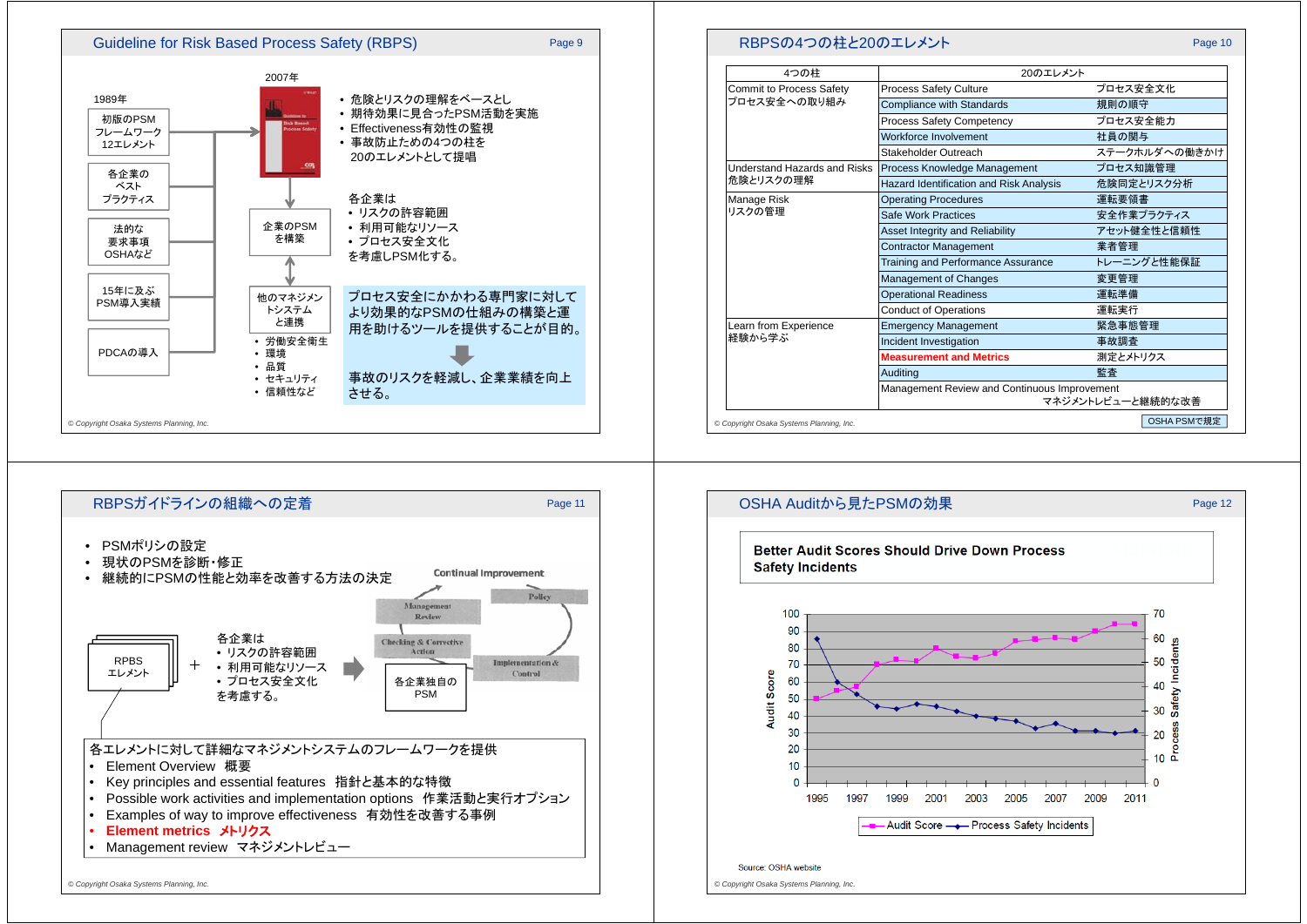![](_page_3_Figure_0.jpeg)

*© Copyright Osaka Systems Planning, Inc.*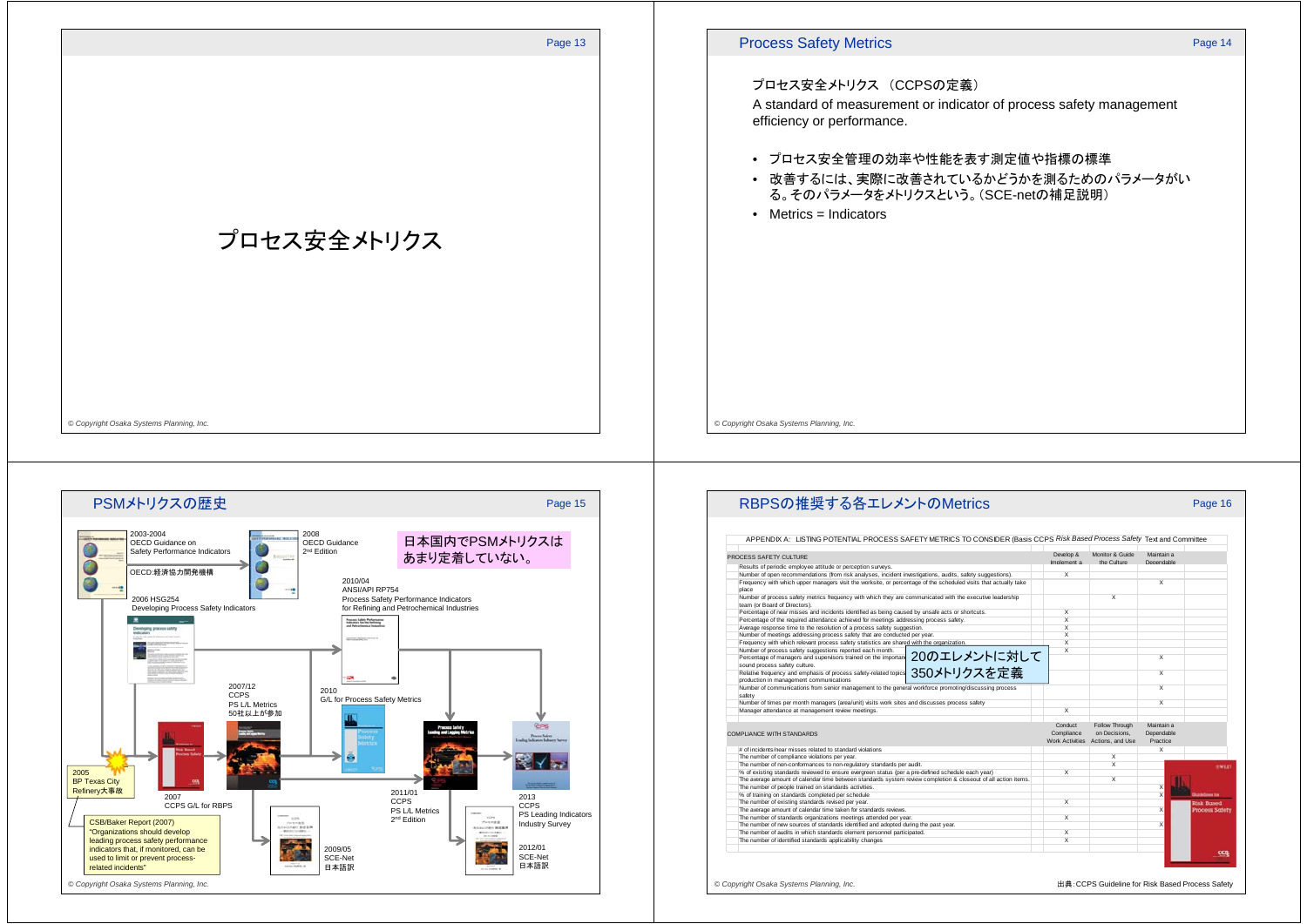![](_page_4_Picture_0.jpeg)

![](_page_4_Figure_1.jpeg)

![](_page_4_Picture_2.jpeg)

![](_page_4_Figure_3.jpeg)